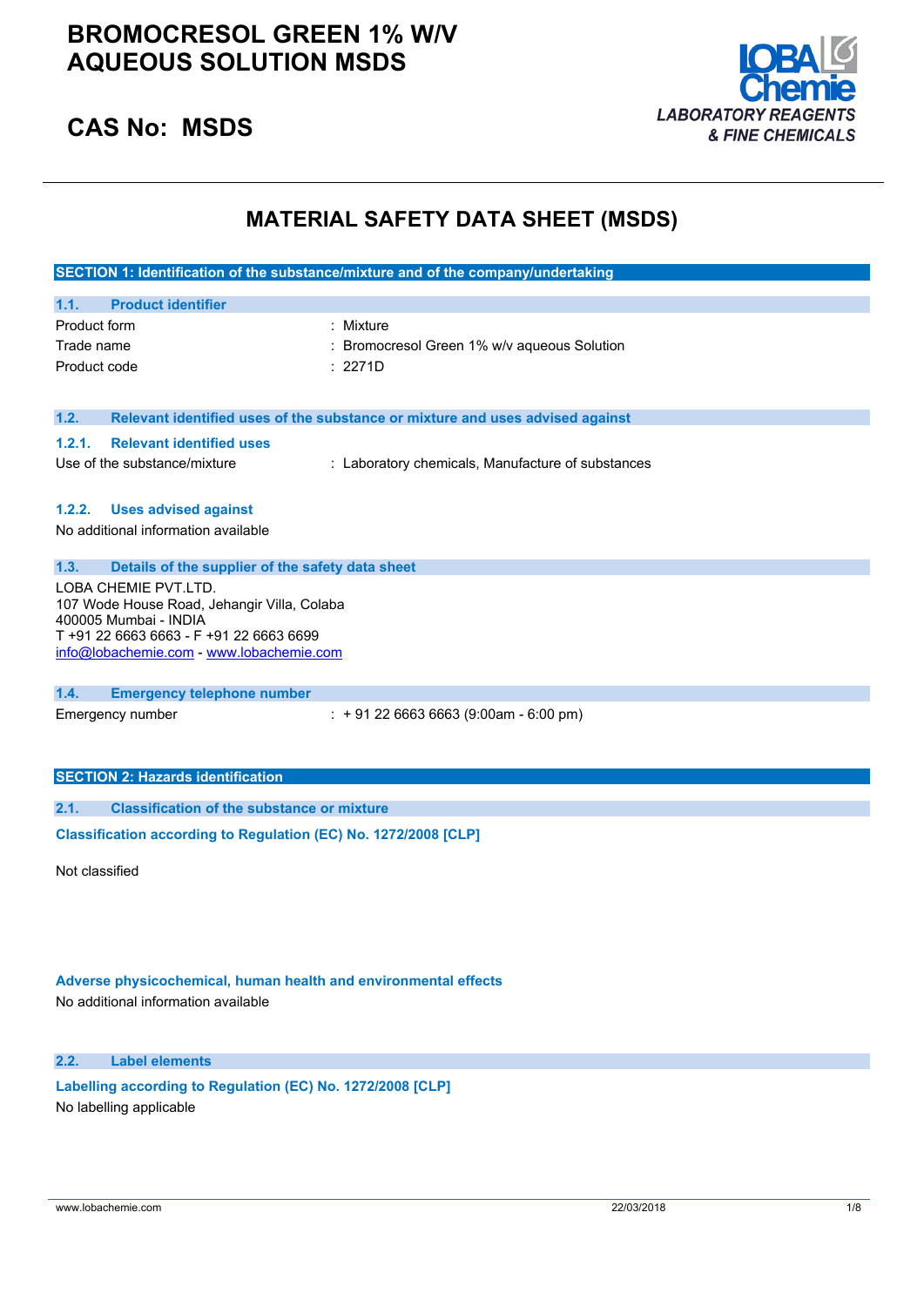Safety Data Sheet

### **2.3. Other hazards**

No additional information available

|      | <b>SECTION 3: Composition/information on ingredients</b> |  |  |
|------|----------------------------------------------------------|--|--|
| 3.1. | <b>Substance</b>                                         |  |  |
|      | Not applicable                                           |  |  |
|      |                                                          |  |  |
|      |                                                          |  |  |
| 3.2. | <b>Mixture</b>                                           |  |  |

| <b>Name</b>                        | <b>Product identifier</b>               | $\frac{9}{6}$ | <b>Classification according</b><br>to Regulation (EC) No.<br>1272/2008 [CLP] |
|------------------------------------|-----------------------------------------|---------------|------------------------------------------------------------------------------|
| WATER AR                           | (CAS No) 7732-18-5<br>(EC no) 231-791-2 | $98 - 100$    | Not classified                                                               |
| BROMOCRESOL GREEN INDICATOR AR/ACS | (CAS No) 76-60-8                        | $0.9 - 1$     | Not classified                                                               |

|      | <b>SECTION 4: First aid measures</b>                        |                                                                                                                                                                                     |
|------|-------------------------------------------------------------|-------------------------------------------------------------------------------------------------------------------------------------------------------------------------------------|
|      |                                                             |                                                                                                                                                                                     |
| 4.1. | <b>Description of first aid measures</b>                    |                                                                                                                                                                                     |
|      | First-aid measures after inhalation                         | : Remove person to fresh air and keep comfortable for breathing. Give oxygen or<br>artificial respiration if necessary. If you feel unwell, seek medical advice.                    |
|      | First-aid measures after skin contact                       | : Take off contaminated clothing. Gently wash with plenty of soap and water. Get<br>medical advice/attention.                                                                       |
|      | First-aid measures after eye contact                        | : Remove contact lenses, if present and easy to do. Continue rinsing. Rinse cautiously<br>with water for several minutes. If eye irritation persists: Get medical advice/attention. |
|      | First-aid measures after ingestion                          | : Rinse mouth. If you feel unwell, seek medical advice.                                                                                                                             |
| 4.2. | Most important symptoms and effects, both acute and delayed |                                                                                                                                                                                     |
|      | No additional information available                         |                                                                                                                                                                                     |
| 4.3. |                                                             | Indication of any immediate medical attention and special treatment needed                                                                                                          |
|      | Treat symptomatically.                                      |                                                                                                                                                                                     |
|      | <b>SECTION 5: Firefighting measures</b>                     |                                                                                                                                                                                     |
| 5.1. | <b>Extinguishing media</b>                                  |                                                                                                                                                                                     |
|      | Suitable extinguishing media                                | : Water spray.                                                                                                                                                                      |
|      | Unsuitable extinguishing media                              | : Do not use a heavy water stream.                                                                                                                                                  |
| 5.2. | Special hazards arising from the substance or mixture       |                                                                                                                                                                                     |
|      | No additional information available                         |                                                                                                                                                                                     |
| 5.3. | <b>Advice for firefighters</b>                              |                                                                                                                                                                                     |

No additional information available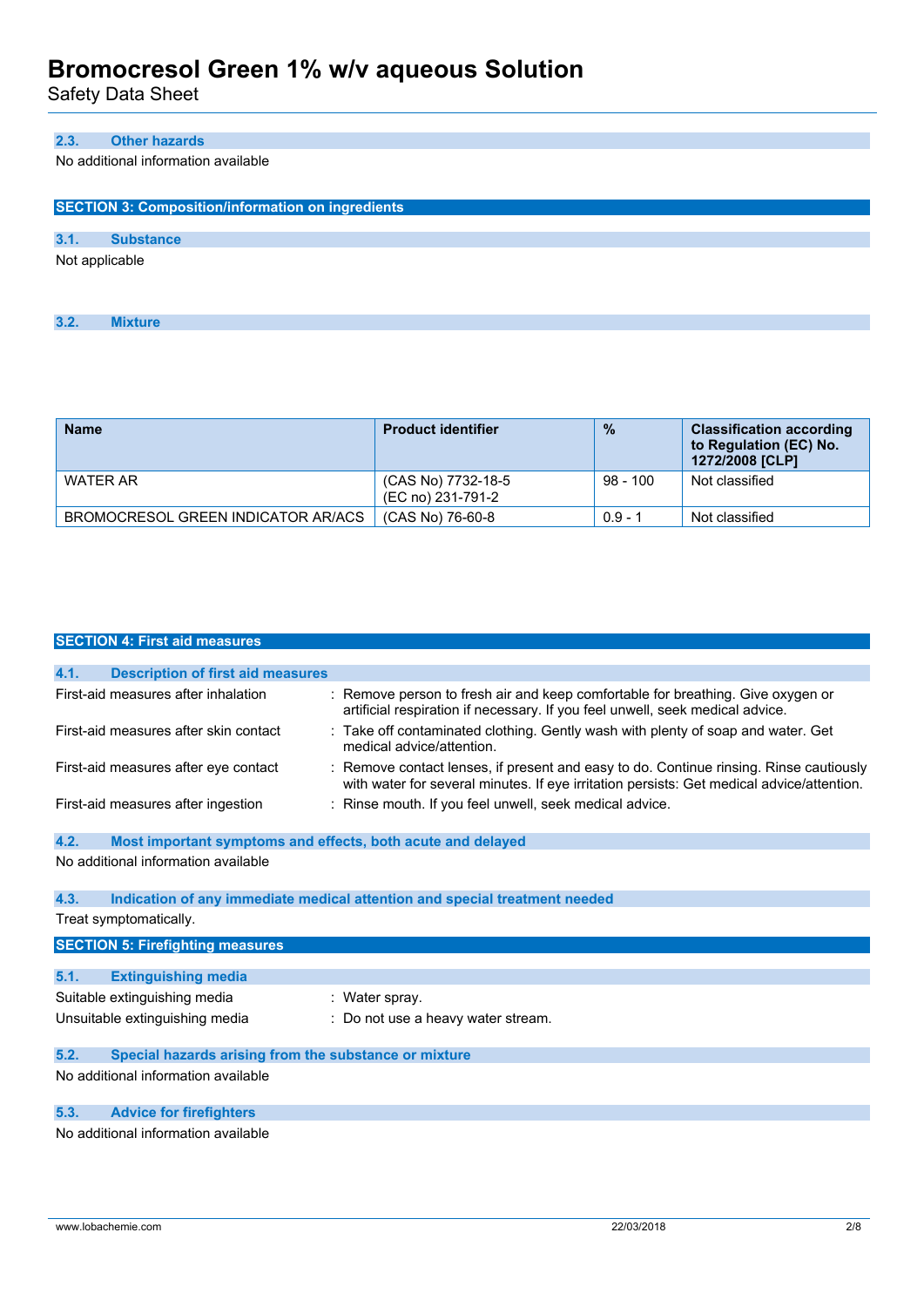Safety Data Sheet

| <b>SECTION 6: Accidental release measures</b>                               |                                                                                                                                                                     |
|-----------------------------------------------------------------------------|---------------------------------------------------------------------------------------------------------------------------------------------------------------------|
| 6.1.                                                                        | Personal precautions, protective equipment and emergency procedures                                                                                                 |
| 6.1.1.<br>For non-emergency personnel                                       |                                                                                                                                                                     |
| <b>Emergency procedures</b>                                                 | : Evacuate area.                                                                                                                                                    |
|                                                                             |                                                                                                                                                                     |
| 6.1.2.<br>For emergency responders<br>Protective equipment                  | : Use personal protective equipment as required.                                                                                                                    |
| <b>Emergency procedures</b>                                                 | Stop release.                                                                                                                                                       |
|                                                                             |                                                                                                                                                                     |
| 6.2.<br><b>Environmental precautions</b>                                    |                                                                                                                                                                     |
| Avoid release to the environment.                                           |                                                                                                                                                                     |
| 6.3.<br>Methods and material for containment and cleaning up                |                                                                                                                                                                     |
| Methods for cleaning up                                                     | : Collect spillage. On land, sweep or shovel into suitable containers. Soak up spills<br>with inert solids, such as clay or diatomaceous earth as soon as possible. |
| 6.4.<br><b>Reference to other sections</b>                                  |                                                                                                                                                                     |
| No additional information available                                         |                                                                                                                                                                     |
| <b>SECTION 7: Handling and storage</b>                                      |                                                                                                                                                                     |
| <b>Precautions for safe handling</b><br>7.1.                                |                                                                                                                                                                     |
| Precautions for safe handling                                               | : Avoid contact with eyes.                                                                                                                                          |
| Hygiene measures                                                            | Wash hands and other exposed areas with mild soap and water before eating,<br>drinking or smoking and when leaving work.                                            |
| 7.2.<br><b>Conditions for safe storage, including any incompatibilities</b> |                                                                                                                                                                     |
| Storage conditions                                                          | : Keep container tightly closed.                                                                                                                                    |
| 7.3.<br><b>Specific end use(s)</b>                                          |                                                                                                                                                                     |
| No additional information available                                         |                                                                                                                                                                     |
| <b>SECTION 8: Exposure controls/personal protection</b>                     |                                                                                                                                                                     |
| 8.1.<br><b>Control parameters</b>                                           |                                                                                                                                                                     |
| No additional information available                                         |                                                                                                                                                                     |
|                                                                             |                                                                                                                                                                     |
|                                                                             |                                                                                                                                                                     |
|                                                                             |                                                                                                                                                                     |
|                                                                             |                                                                                                                                                                     |

| 8.2.<br><b>Exposure controls</b>                              |                                      |
|---------------------------------------------------------------|--------------------------------------|
| Hand protection                                               | : protective gloves                  |
| Eye protection                                                | : Chemical goggles or safety glasses |
| Skin and body protection                                      | : Wear suitable protective clothing  |
| Respiratory protection                                        | : Wear appropriate mask              |
| <b>SECTION 9: Physical and chemical properties</b>            |                                      |
| 9.1.<br>Information on basic physical and chemical properties |                                      |
| Physical state                                                | : Liguid                             |
| Colour                                                        | : Dark blue solution.                |
| Odour                                                         | $:$ No data available                |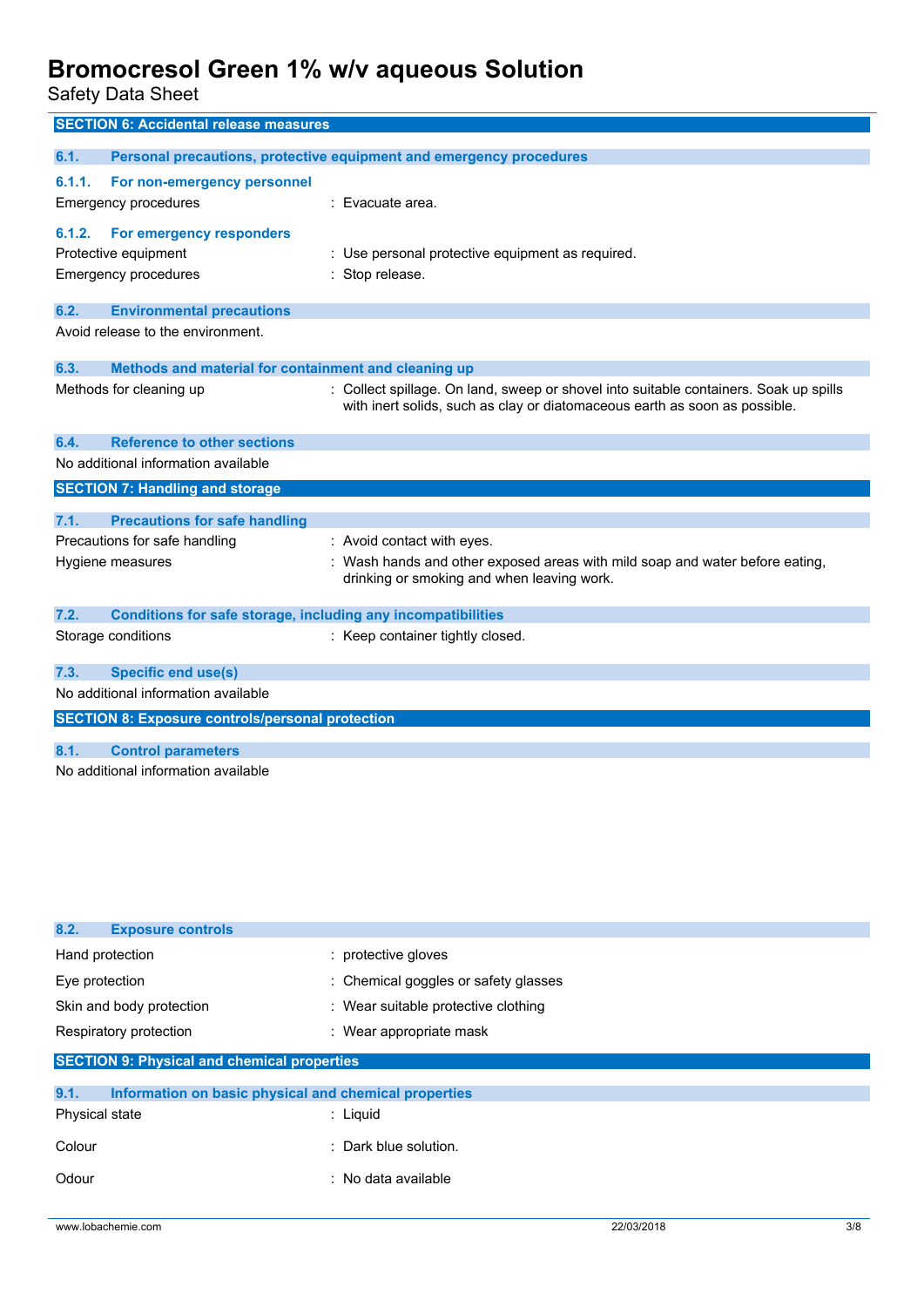Safety Data Sheet

| palely Dala Sheel                                                 |                     |
|-------------------------------------------------------------------|---------------------|
| Odour threshold                                                   | : No data available |
| рH                                                                | : No data available |
| Relative evaporation rate (butylacetate=1)                        | : No data available |
| Melting point                                                     | : No data available |
| Freezing point                                                    | : No data available |
| Boiling point                                                     | : No data available |
| Flash point                                                       | : No data available |
| Auto-ignition temperature                                         | : No data available |
| Decomposition temperature                                         | : No data available |
| Flammability (solid, gas)                                         | : No data available |
| Vapour pressure                                                   | : No data available |
| Relative vapour density at 20 °C                                  | : No data available |
| Relative density                                                  | : No data available |
| Solubility                                                        | : No data available |
| Log Pow                                                           | : No data available |
| Viscosity, kinematic                                              | : No data available |
| Viscosity, dynamic                                                | : No data available |
| Explosive properties                                              | : No data available |
| Oxidising properties                                              | : No data available |
| <b>Explosive limits</b>                                           | : No data available |
| <b>Other information</b><br>9.2.                                  |                     |
| No additional information available                               |                     |
| <b>SECTION 10: Stability and reactivity</b>                       |                     |
| <b>Reactivity</b><br>10.1.<br>No additional information available |                     |
| <b>Chemical stability</b><br>10.2.                                |                     |
| Stable under normal conditions.                                   |                     |
| <b>Possibility of hazardous reactions</b><br>10.3.                |                     |
| No additional information available                               |                     |
| <b>Conditions to avoid</b><br>10.4.                               |                     |
| No additional information available                               |                     |
| <b>Incompatible materials</b><br>10.5.                            |                     |

No additional information available

### **10.6. Hazardous decomposition products**

No additional information available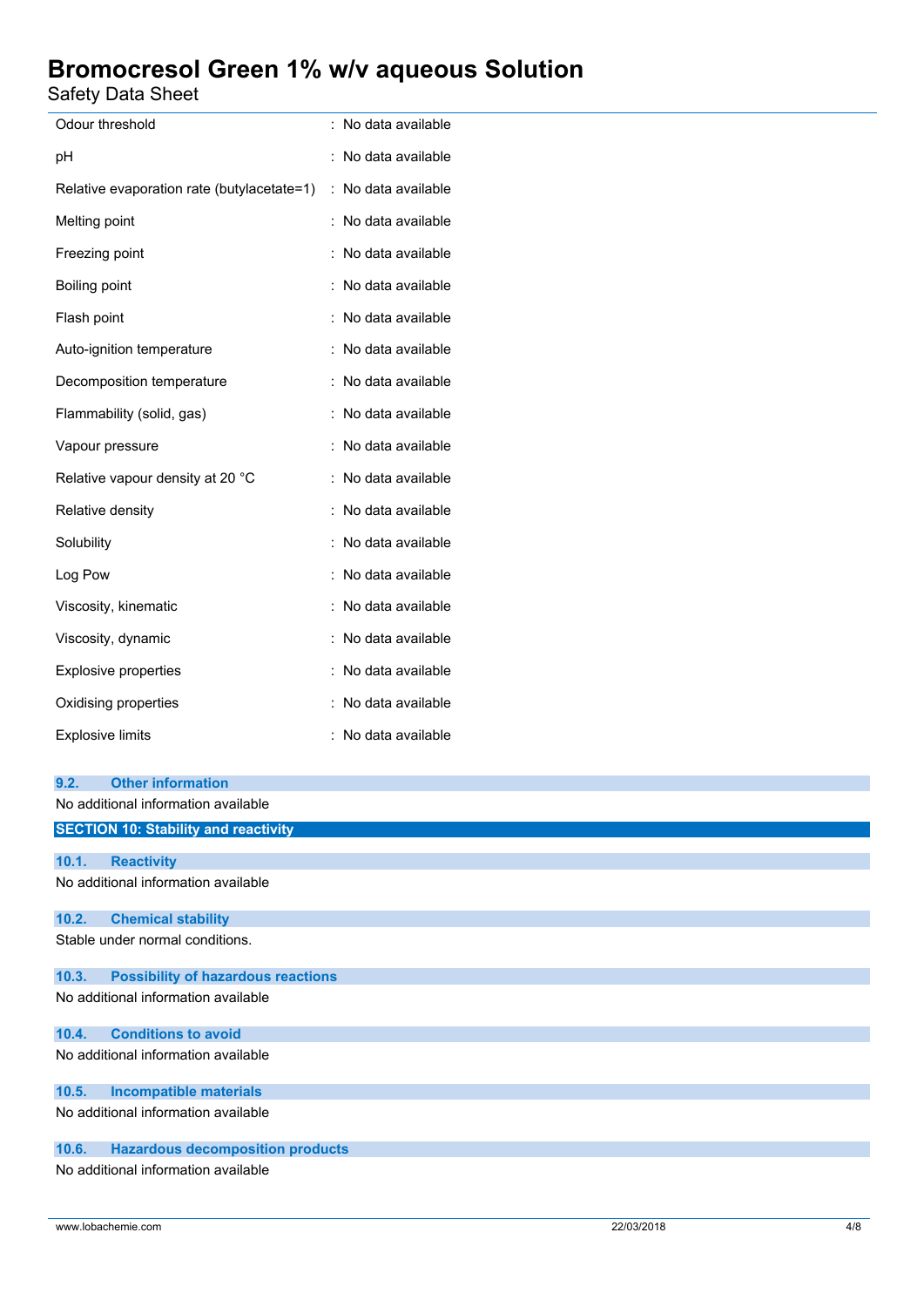Safety Data Sheet

| <b>SECTION 11: Toxicological information</b>          |                  |
|-------------------------------------------------------|------------------|
| 11.1.<br>Information on toxicological effects         |                  |
| Acute toxicity                                        | : Not classified |
|                                                       |                  |
| Skin corrosion/irritation                             | : Not classified |
| Serious eye damage/irritation                         | : Not classified |
| Respiratory or skin sensitisation                     | : Not classified |
| Germ cell mutagenicity                                | : Not classified |
| Carcinogenicity                                       | : Not classified |
|                                                       |                  |
| Reproductive toxicity                                 | : Not classified |
| Specific target organ toxicity (single<br>exposure)   | : Not classified |
| Specific target organ toxicity (repeated<br>exposure) | : Not classified |
| Aspiration hazard                                     | : Not classified |
|                                                       |                  |

| <b>OCUTION TZ. COOPGIUM INTOINATION</b>       |
|-----------------------------------------------|
|                                               |
| 12.1.<br><b>Toxicity</b>                      |
| No additional information available           |
| 12.2.<br><b>Persistence and degradability</b> |
| No additional information available           |
| 12.3.<br><b>Bioaccumulative potential</b>     |
| No additional information available           |
| 12.4.<br><b>Mobility in soil</b>              |
| No additional information available           |

### **12.5. Results of PBT and vPvB assessment**

No additional information available

### **12.6. Other adverse effects**

No additional information available

**SECTION 12: Ecological information**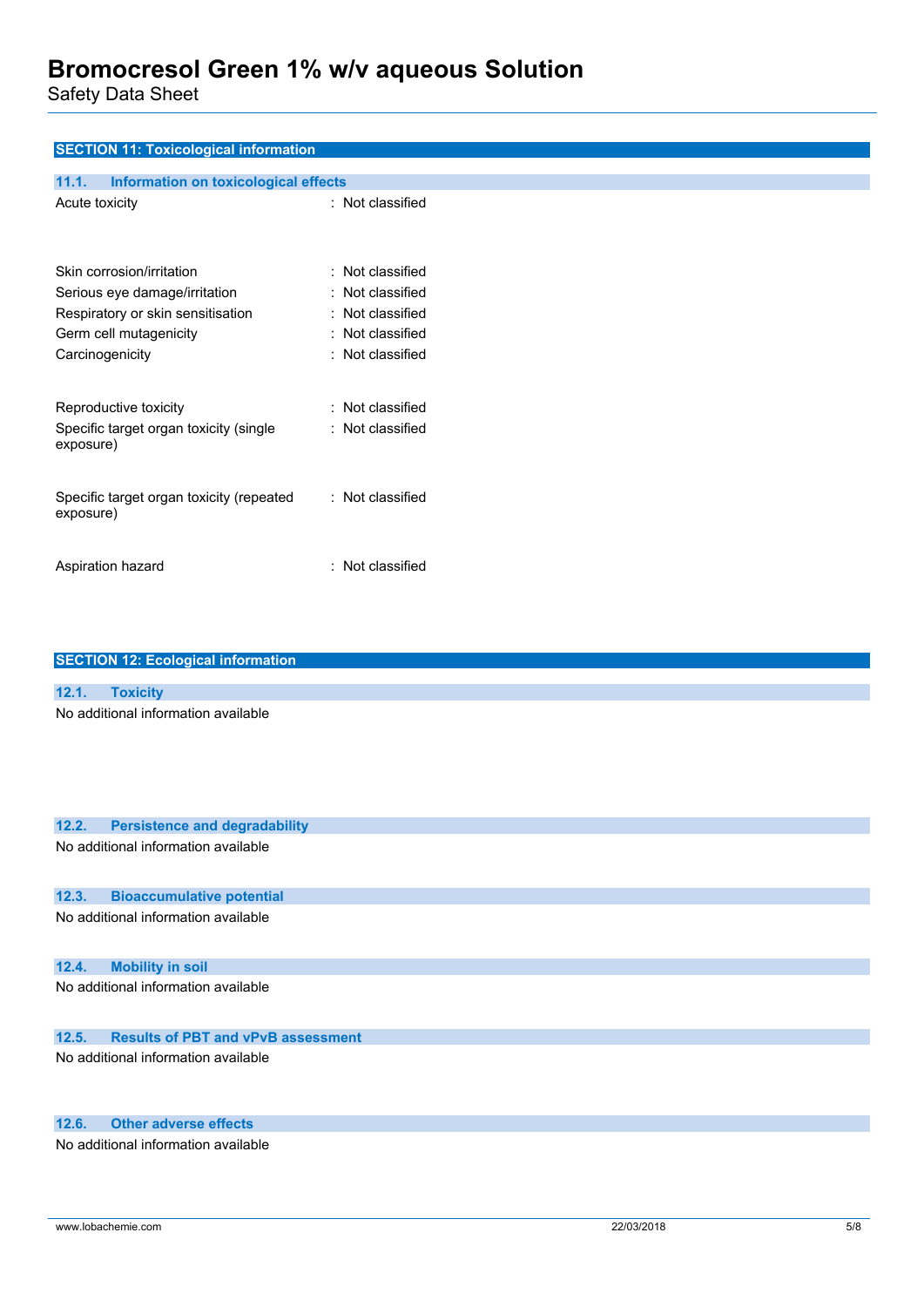Safety Data Sheet

| <b>SECTION 13: Disposal considerations</b>       |                                          |
|--------------------------------------------------|------------------------------------------|
| <b>Waste treatment methods</b><br>13.1.          |                                          |
| No additional information available              |                                          |
| <b>SECTION 14: Transport information</b>         |                                          |
| In accordance with ADR / RID / IMDG / IATA / ADN |                                          |
| <b>UN number</b><br>14.1.                        |                                          |
| UN-No. (ADR)                                     | : Not applicable                         |
| UN-No. (IMDG)                                    | : Not applicable                         |
| UN-No.(IATA)                                     | Not applicable                           |
| UN-No.(ADN)                                      | Not applicable                           |
| UN-No. (RID)                                     | : Not applicable                         |
| 14.2.<br><b>UN proper shipping name</b>          |                                          |
| Proper Shipping Name (ADR)                       | : Not applicable                         |
| Proper Shipping Name (IMDG)                      | Not applicable                           |
| Proper Shipping Name (IATA)                      | : Not applicable                         |
| Proper Shipping Name (ADN)                       | : Not applicable                         |
| Proper Shipping Name (RID)                       | : Not applicable                         |
| 14.3.<br><b>Transport hazard class(es)</b>       |                                          |
| <b>ADR</b>                                       |                                          |
| Transport hazard class(es) (ADR)                 | : Not applicable                         |
| <b>IMDG</b>                                      |                                          |
| Transport hazard class(es) (IMDG)                | : Not applicable                         |
|                                                  |                                          |
| <b>IATA</b>                                      |                                          |
| Transport hazard class(es) (IATA)                | : Not applicable                         |
| <b>ADN</b>                                       |                                          |
| Transport hazard class(es) (ADN)                 | : Not applicable                         |
|                                                  |                                          |
| <b>RID</b>                                       |                                          |
| Transport hazard class(es) (RID)                 | : Not applicable                         |
| 14.4.<br><b>Packing group</b>                    |                                          |
| Packing group (ADR)                              | : Not applicable                         |
| Packing group (IMDG)                             | : Not applicable                         |
| Packing group (IATA)                             | Not applicable                           |
| Packing group (ADN)                              | Not applicable                           |
| Packing group (RID)                              | : Not applicable                         |
| <b>Environmental hazards</b><br>14.5.            |                                          |
| Dangerous for the environment                    | : No                                     |
| Marine pollutant                                 | : No                                     |
| Other information                                | : No supplementary information available |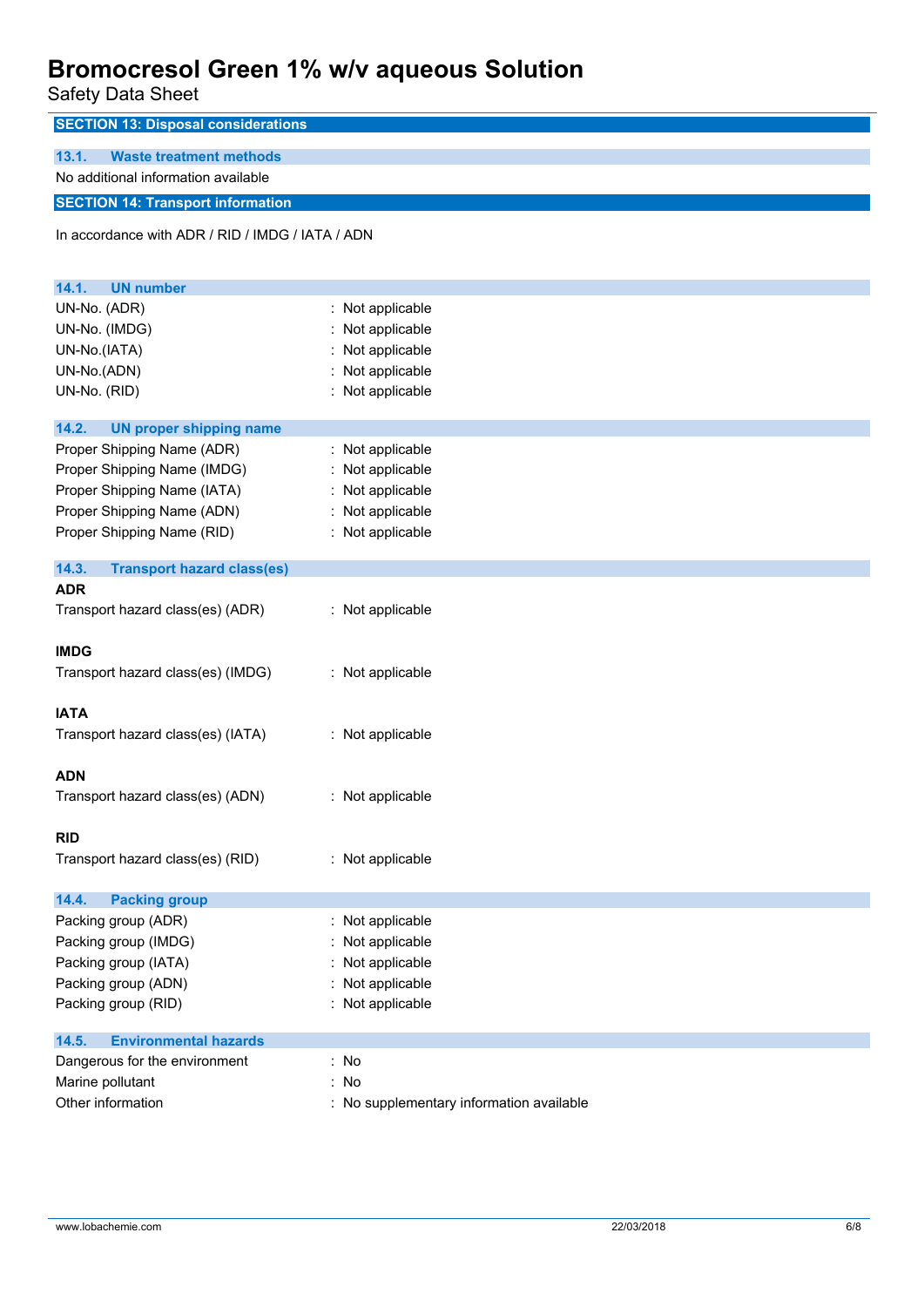Safety Data Sheet

**14.6. Special precautions for user**

**- Overland transport** Not applicable

**- Transport by sea** Not applicable

**- Air transport** Not applicable

**- Inland waterway transport** Not applicable

**- Rail transport** Not applicable

**14.7. Transport in bulk according to Annex II of MARPOL 73/78 and the IBC Code**

Not applicable

**SECTION 15: Regulatory information**

**15.1. Safety, health and environmental regulations/legislation specific for the substance or mixture**

**15.1.1. EU-Regulations**

Contains no substances with Annex XVII restrictions Contains no REACH candidate substance

Contains no REACH Annex XIV substances.

#### **15.1.2. National regulations**

#### **Germany**

| AwSV/VwVwS Annex reference                                                     | : Water hazard class (WGK) 3, strongly hazardous to water (Classification according<br>to AwSV, Annex 1) |
|--------------------------------------------------------------------------------|----------------------------------------------------------------------------------------------------------|
| 12th Ordinance Implementing the Federal<br>Immission Control Act - 12. BlmSchV | Is not subject of the 12. BlmSchV (Hazardous Incident Ordinance)                                         |

**15.2. Chemical safety assessment** No additional information available

**SECTION 16: Other information**